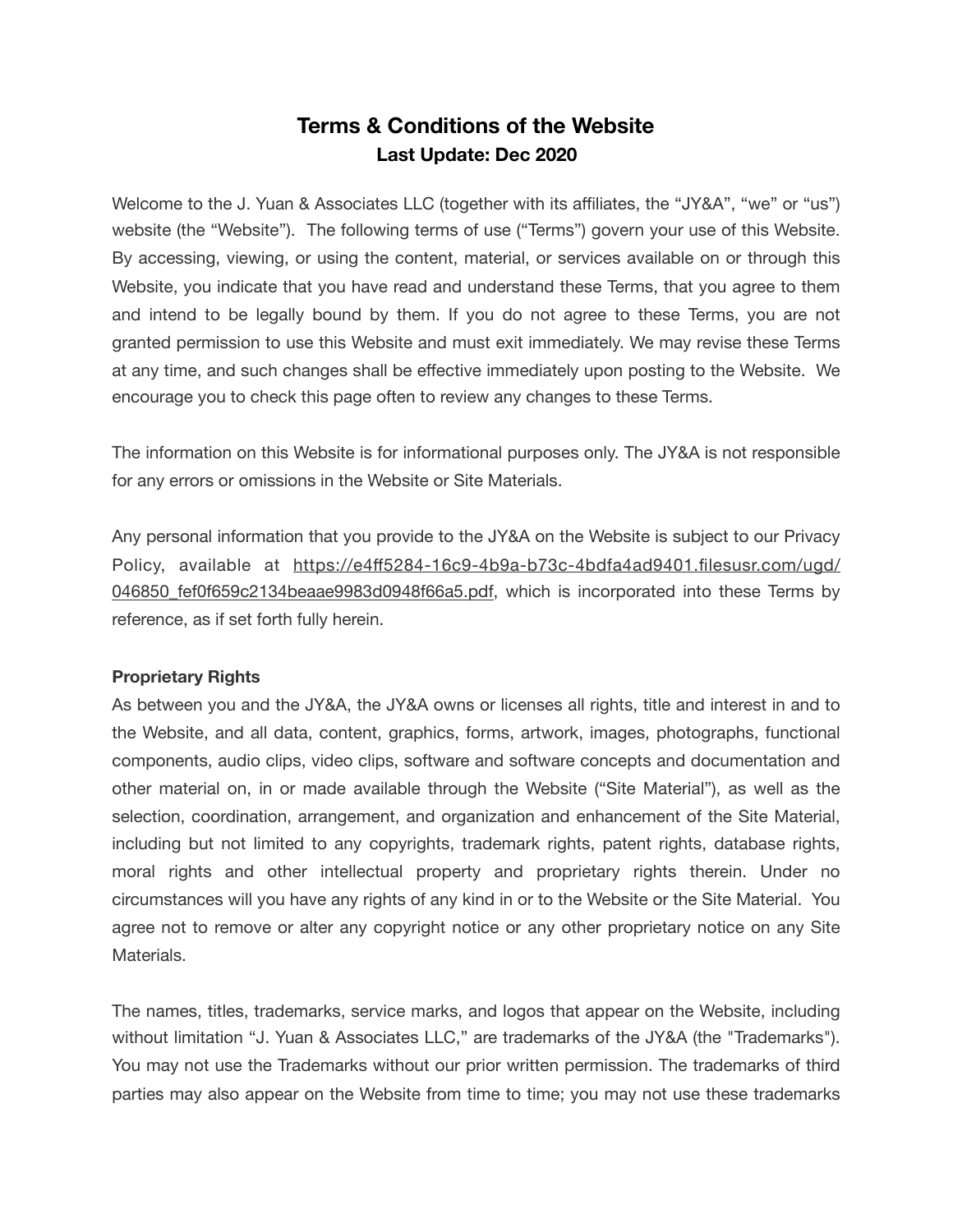without prior written permission of their respective owners. You acknowledge and agree that nothing on the Website grants any right or license to use any of the Trademarks or may be construed to mean that we have authority to grant any right or license on behalf of any third party trademark owner.

## **Unauthorized Activities**

You agree that any commercial or promotional distribution, publication or exploitation of the Website or any Site Material is strictly prohibited unless you have received the express prior written permission of the JY&A. You agree that you will not use the Website for (a) any illegal or unauthorized purposes that violate any laws (including import, export and copyright laws); (b) modifying, adapting or hacking into the Website or for modifying another website so as to falsely imply that it is associated with the JY&A; (c) uploading, posting, hosting, or transmitting unsolicited email, SMSs, "spam" messages, worms or viruses or any code of a destructive nature; (d) contacting any other visitor of the Website who has requested not to be contacted; or (e) attempting to gain unauthorized access to the JY&A's computer system or engaging in any activity that interferes with the performance of, or impairs the functionality of the Website or any services provided through the Website. We reserve the right to suspend or terminate your access to this Website and/or ability to use the services with or without notice for failure to comply with these Terms, for providing us with untrue or inaccurate information about yourself, for infringement upon any of our proprietary rights, or for any other reason whatsoever or for no reason.

### **User Content**

In the event that the Website allows you to contribute any content, information, text, files, graphics, personal listings, messages, postings or other materials and information for access, use, and commentary by other visitors to the Website ("User Content"), you grant the JY&A a worldwide, perpetual, non-terminable, royalty-free, irrevocable, transferable, license to access, use, distribute, perform, reproduce, display, modify, create derivative works based upon, and sublicense any such User Content submitted by you to the JY&A.

### **Disclaimer**

The Website, the Site Material, User Content and materials on, in, and made available through the Website, and the services, products, information and other materials on and in and made available through the Website, are made available "as is" and "with all faults." The JY&A, its subsidiaries, and affiliates are not responsible for and do not guarantee the accuracy or completeness of any User Content, Site Material, links, advertisements or other items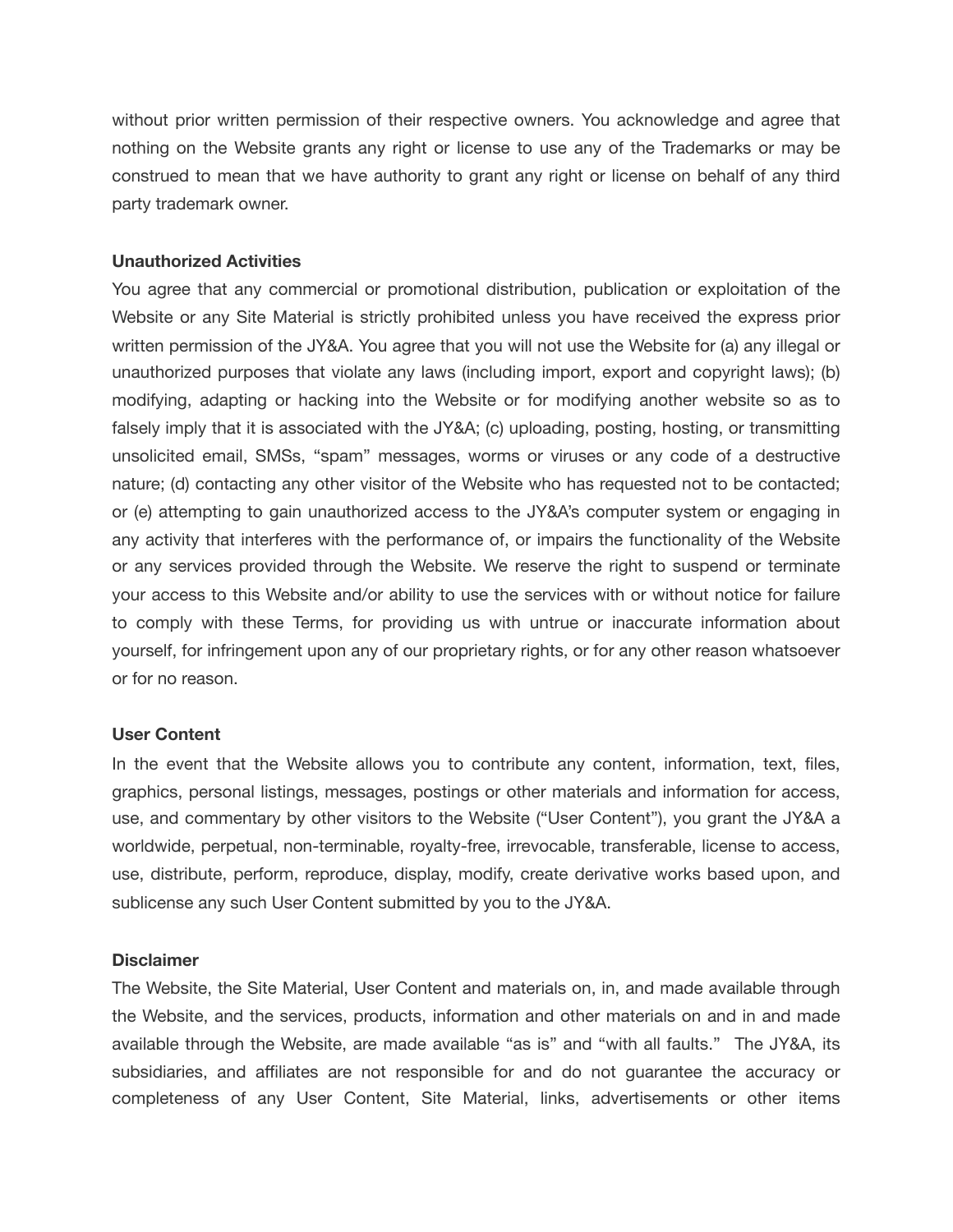contained within the Website. The JY&A reserves the right to immediately remove any User Content or Site Material for any reason or for no reason. The JY&A cannot and does not review all communications made on or through the Website, but, although not obligated to, may review, verify, make changes to or remove any Site Material, User Content, the Website or the products or services made available in connection with the Website with or without notice in its sole discretion. Use of the Website is entirely at your own risk. The JY&A and its licensors make no representations or warranties, and disclaim all representations and warranties, with respect to the Website, the Site Material, User Content, the services, products, information and other materials on and in and made available through the Website, express or implied, written or oral, arising from course of dealing, course of performance, usage of trade, or otherwise, including the implied warranties of merchantability, fitness for a particular purpose, quality, title, and non-infringement.

### **Liability**

The JY&A and its affiliates, subsidiaries or licensors shall not be liable for any direct, indirect, special, incidental, consequential, exemplary, extra-contractual, or punitive damages of any kind whatsoever, including lost revenues or lost profits, which may or does result from the use of, access to, or inability to use the Website, the Site Material, User Content, or the services, products, information and other materials on and in and made available through the Website, regardless of legal theory, whether or not you or the JY&A had been advised of the possibility or probability of such damages, and even if the remedies otherwise available fail of their essential purpose. Under no circumstances will the total liability of the JY&A and its affiliates, subsidiaries or its licensors to you or any other person or entity in connection with, based upon, or arising from the Website, the Site Material or User Content on, in, and made available through the Website, or the services, information, or products offered in connection therewith exceed the price paid by you during the preceding year for use of the Website. Some states do not allow the limitation or exclusion of liability for incidental or consequential damages, so the above limitation or exclusion may not apply to you. If any part of this limitation on liability is found to be invalid or unenforceable for any reason, then the total liability of the JY&A and its affiliates, subsidiaries or its licensors shall not exceed ten dollars (\$10). If you are dissatisfied with the Website, or with any of these Terms, or feel the JY&A has breached these Terms, your sole and exclusive remedy is to discontinue using the Website.

#### **Indemnification**

You shall indemnify the JY&A and its members, managers, directors, officers, employees, agents, contractors and licensors ("JY&A Indemnitees") against all claims, actions, suits, and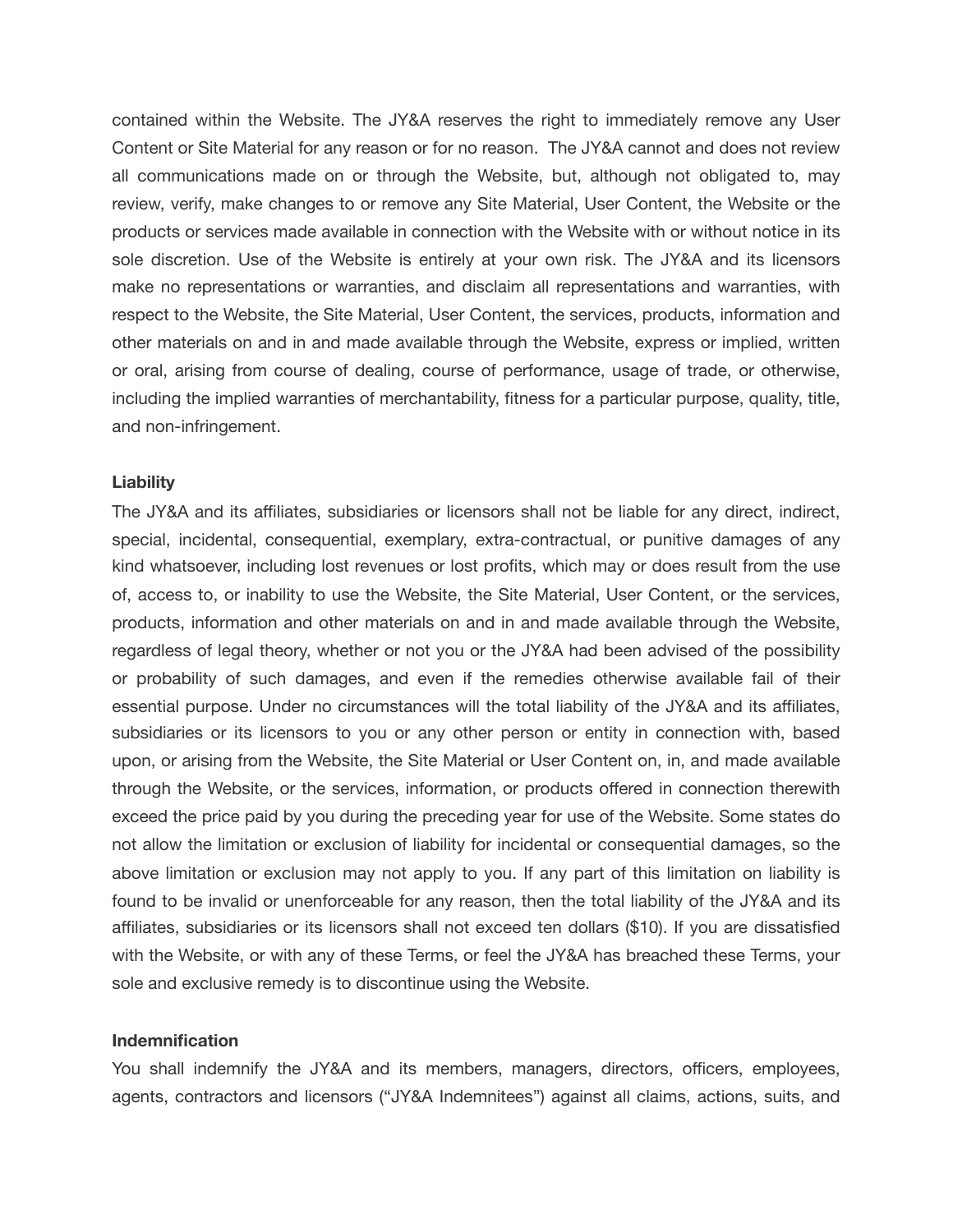other proceedings ("Claims") arising out of or incurred in connection with the Website and your use of the Website or services obtained through the Website, your fraud, violation of law, negligence, willful misconduct, or any other use of the Website, the Site Material, User Content, the services, products, information and other materials on, in and made available through the Website, (except to the extent attributable to the JY&A), or any breach by you of these Terms and shall indemnify and hold the JY&A Indemnitees harmless from and against all judgments, losses, liabilities, damages, costs, and expenses (including reasonable attorneys' fees and attorneys' disbursements) arising out of or incurred in connection with such Claims.

## **Complaint Procedures**

If you believe that any content or postings on this Website violates your intellectual property or other rights, please send to the JY&A at [info@jyuanassociates.com](mailto:info@jyuanassociates.com?subject=Complaint%20-%20Terms%20%26%20Conditions) a comprehensive detailed message setting forth the following information: (a) your name and the name of your company, if any; (b) your contact information, including your e-mail address; (c) the nature and substance of your complaint, the specific rights at issue, and your basis for making the complaint, including the content or posting that is objectionable; and (d) the following statement: "The statements, representations, and assertions made in this message are true, complete, and accurate and I have the full legal authority to make each and every such statement, representation, and assertion and to make and be granted any demand made in this message."

## **Governing Law and Jurisdiction**

These Terms (together with the Privacy Policy) represent the entire agreement between you and the JY&A with respect to the subject matter hereof, and supersede any and all prior agreements, express and implied, and will be governed by and construed in accordance with the laws of the State of New York, without reference to its conflict of law rules. By accessing, viewing, or using the services, works, content, or materials on the Website, you consent and agree to (a) the exclusive jurisdiction of the federal and state courts located in the State of New York; (b) accept service of process by personal delivery or mail; and (c) irrevocably waive the right to trial by jury and any jurisdictional and venue defenses otherwise available.

## **Miscellaneous**

The Website is not intended for children under the age of 18. The Website is controlled and operated from within the United States. Without limiting anything else, the JY&A makes no representation that the Website, Site Materials, User Content, services, products, information or other materials available on, in, or through the Website is appropriate or available for use in other locations, and access to them from territories where they are illegal is prohibited. The